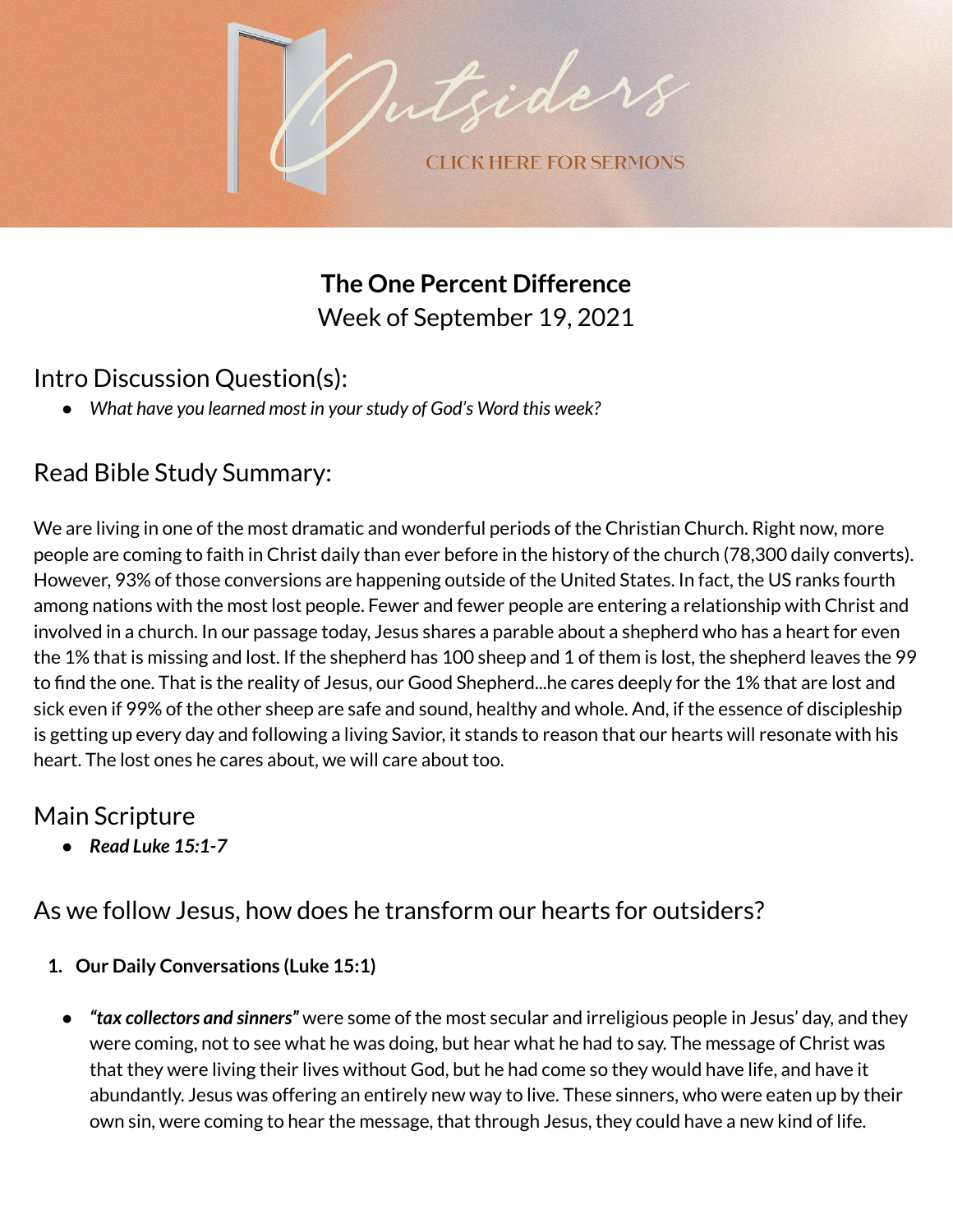- When we follow Jesus, we begin to live the new life through the Holy Spirit that Christ gives to us. As a result, our conversations change. It is not hard to talk about a new life, especially when yours is the one that has been changed.
- Read John 10:7-11 7 Therefore Jesus said again, "Very truly I tell you, I am the gate for the sheep. 8 All who have come before me are thieves and robbers, but the sheep have not listened to them. 9 I am the gate; whoever enters through me will be saved. They will come in and go out, and find pasture. 10 The thief comes only to steal and kill and destroy; I have come that they may have life, and have it to the full.
- *● Ask Questions*
	- *○ In what ways doesthe new life that you have in Christ permeate your conversations with others?*
	- *○ Think back to the past month...share an example of a conversation that you had with someone else when you spoke about an aspect of the abundant life that you have in Christ.*

### **2. Our Friendship Circles**

- **● "This man welcomes sinners and eats with them."** The religious leaders criticized Jesus for showing hospitality to a group of sinners by eating with them. In the middle eastern culture, eating with other people was one of the greatest showings of hospitality and friendship. One of the greatest obstacles we have in the church today is opening our friendship circles to lost people. A consumer mindset has infected the church in America. In many situations, church members have their fellowship and relationship needs met and do not prioritize engaging in friendships with the lost. Hospitality to the lost, therefore, is something that requires intentionality.
- *● Ask Questions*
	- $\circ$  When we come out of a life of sin, it is often necessary for us to remove ourselves from bad company *which corrupts good character. In what waysshould the Christian life be a balance between maintaining close fellowship/accountability with believers and ministry to the lost?*
	- $\circ$  Who is one lost person that the Lord has placed on your heart that you need to minister to and share *the gospel with? Why do you believe God has placed that person on your heart?*

#### **3. Our Life Mission**

- "Goes after the one which is lost until he finds it" "Rejoice with me: I have found my lost sheep" -Jesus is absolutely serious about eliminating lostness. His purpose is to saturate our world with the gospel about a new life. Church leaders can find numbers about how many people attend church services and are involved in our small groups. However, a statistic that Jesus is concerned about is the amount of people in our community that are not counted in our church attendance. When we begin to follow Jesus, our hearts begin to resonate with his mission to seek and save the lost.
- Read Luke 19:10 7 All the people saw this and began to mutter, "He has gone to be the guest of a sinner." 8 But Zacchaeus stood up and said to the Lord, "Look, Lord! Here and now I give half of my possessions to the poor, and if I have cheated anybody out of anything, I will pay back four times the amount." 9 Jesus said to him, "Today salvation has come to this house, because this man, too, is a son of Abraham. 10 For the Son of *Man came to seek and to save the lost."*
- **Ask Questions** 
	- Have someone google "population of Slidell, LA." If we were to estimate that 20% of the population was involved in a church, how many people would be left over to reach? How does that number affect your heart?